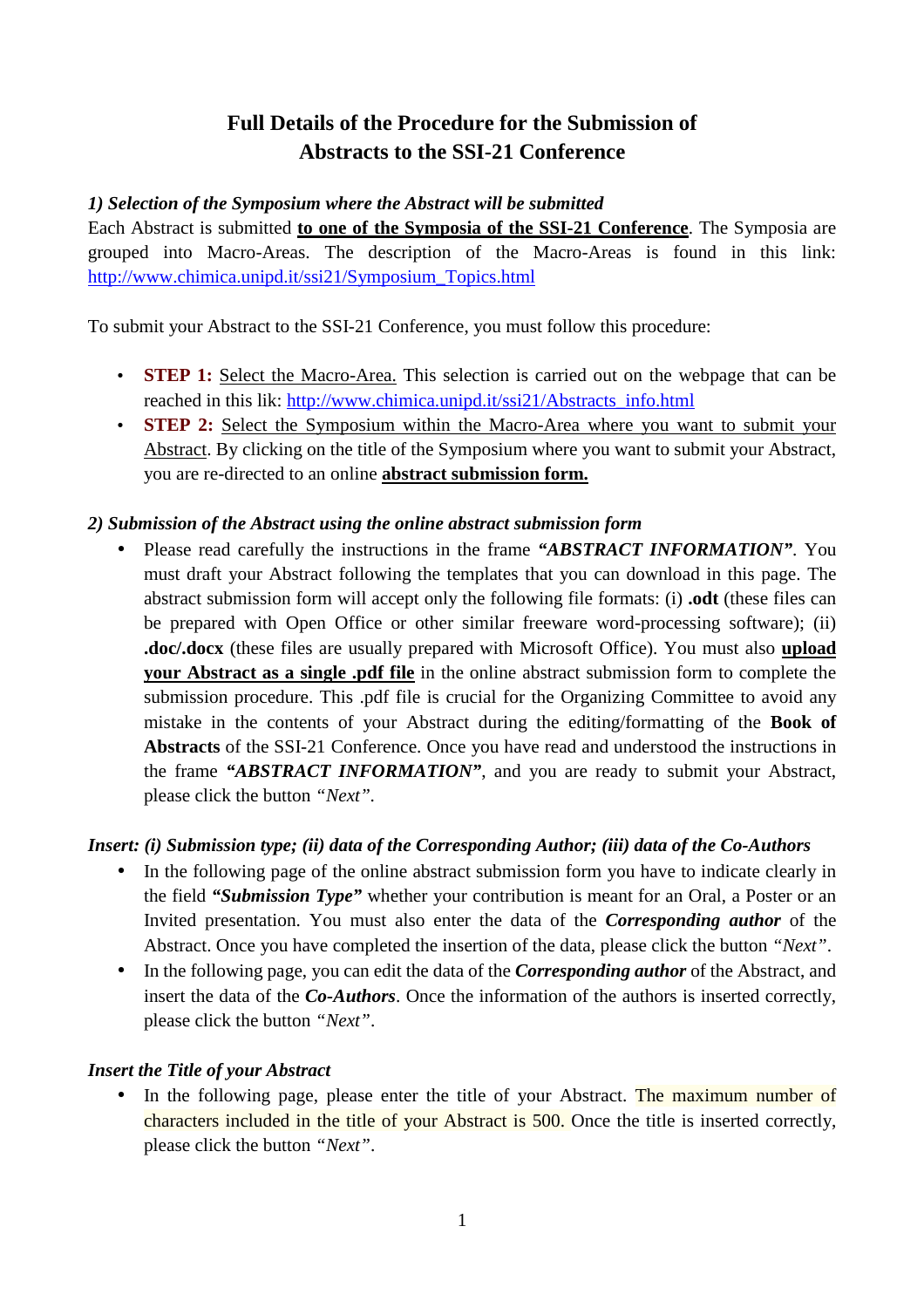#### *Insert the contents of your Abstract*

- In the following page, *you are offered two options to submit your Abstract:* (A) Type the Abstract; (B) Upload the Abstract as a single .odt, .doc, or .docx file. You can choose *only one of these two options*. The Abstract must be drafted *in accordance with the templates* that can be downloaded following the links reported in the online abstract submission form and on the SSI-21 website.
- If you want to submit your Abstract following option *"(A) Type the Abstract"*, please click the button *"Edit"*.
- If you want to submit your Abstract following option *"(B) Upload the Abstract as a single .odt, .doc or .docx file"*, please click the button *"Select a .odt, .doc, or .docx file"*.

#### Option *"(A) Type the Abstract"*

- If you have chosen option *"(A) Type the Abstract"*, you are prompted to write your Abstract in the editable field appearing in this page. Your Abstract will appear in the Book of Abstracts of the SSI-21 Conference *EXACTLY* as you insert it in this page. When you insert your Abstract you should follow the guidelines of the sample text embedded in the editable field and also provided in the templates. The following information **must** be included: (i) Abstract Title; (ii) List of the Authors (the corresponding author must be marked clearly; the final order of the authors is the one provided here); (iii) Affiliation(s) of each Author; (iv) Abstract text; (v) Acknowledgements [Optional]; (vi) References [Optional]. The maximum number of characters included in your Abstract is 3000. Once you have inserted your Abstract, please click the button *"Next"*.
- In the following page you can review your Abstract. If you are satisfied with your Abstract, please click the button *"Next"*. If you want to modify your Abstract, please click the button *"Edit"*. If you chose to submit your Abstract following option *"(A) Type the Abstract"*, but you have changed your mind and you want to follow option *"(B) Upload the Abstract as a single .odt, .doc, or .docx file"*, please: (i) click the button "*Edit*"; (ii) clear the contents of the editable field; and (iii) click the button *"Next"*. This will lead you to the page where you are offered the two options to submit your Abstract. There, you can make your new choice and proceed in the online Abstract submission procedure.

#### Option *"(B) Upload the Abstract as a single .odt, .doc, or .docx file"*

- If you have chosen option *"(B) Upload the Abstract as a single .odt, .doc, or .docx file*" by clicking the button *"Select a .odt, .doc, or .docx file"*, please choose the Abstract file to be uploaded and then click the button *"Upload"*.
- In this page you can check the Abstract file that you have uploaded. The file is renamed using an *"Abstract identifier"*. This code will identify unequivocally your Abstract; please use it in all the correspondence between you and the Conference Organizers referring to your Abstract. You can download your Abstract by clicking on the link *"Uploaded file Abstract Identifier"*.
- If you are satisfied with your Abstract, please click the button *"Next"*. If you want to change the file of your Abstract, please click the button *"Upload a new file"*. This will lead you to the page where you are offered the two options to submit your Abstract. There, you can make your new choice and proceed in the online Abstract submission procedure.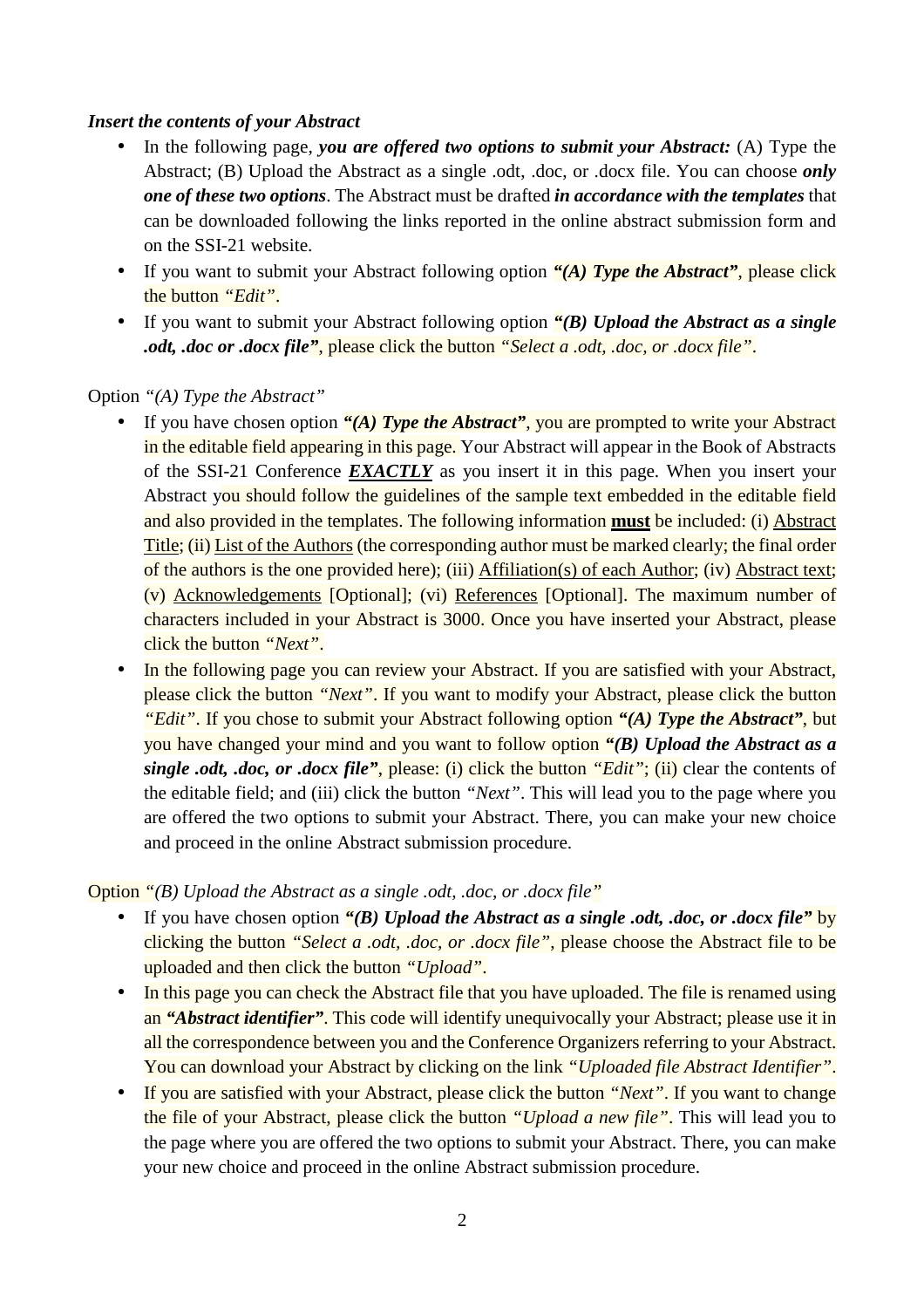## **Upload of the Abstract as a .pdf file.**

- In this page, you must **upload your Abstract as a single .pdf file**. This .pdf file is crucial for the Organizing Committee to avoid any mistake in the contents of your Abstract during the editing/formatting of the **Book of Abstracts** of the SSI-21 Conference. Please, click on the button *"Select a .pdf file"*, choose the Abstract file to be uploaded and then click the button *"Upload"*.
- In this page, you can check the Abstract file in .pdf format that you have uploaded. The file has been renamed using an *"Abstract Identifier"*. This code will identify unequivocally your Abstract; please use it in all the correspondence between you and the Conference Organizers referring to your Abstract. You can download your Abstract by clicking on the link *"Uploaded file Abstract Identifier"*.
- If you are satisfied with your Abstract, please click the button *"Next"*. If you want to change the file of your Abstract, please click the button *"Upload a new file"*. This will lead you to the page where you are prompted to upload the .pdf file of your Abstract.

## **Review of Abstract Information**

- In this page you can review all the information associated with your Abstract, including the data of the Corresponding Author and of Co-authors, the Abstract title and the contents of your Abstract. You can also download the files associated to your Abstract (*i.e.*, the .odt/.doc/.docx file, if present, and the .pdf file).
- If the data are correct, you can finalize the submission of your Abstract by clicking the button *"I checked all data, final submission"*. If you want to edit the information associated to your Abstract, pleas click the button *"Reload all"*. This will lead you to the page where you are prompted to insert the information of the Corresponding Author and of the Co-authors of your Abstract. There, you can insert the new information and proceed in the online Abstract submission procedure.

#### **Summary of Abstract Information**

- This page summarizes the most relevant information of your Abstract, including the Symposium you have submitted your abstract to, the Abstract Identifier, and the E-mail address of the Corresponding Author.
- The system generates a confirmation E-mail, that includes all the information pertaining to you Abstract. The confirmation E-mail is sent to the E-mail address of the Corresponding Author and to the Conference Organizers. If you don't receive this confirmation E-mail, please contact the Conference Organizers at ssi21@dii.unipd.it to ensure that we have received your Abstract.

## *IMPORTANT NOTES*

• Once you have chosen the Symposium where you want to submit your Abstract and you have entered the online abstract submission form, *the system will not allow you to change your choice of Symposium.* If you want to submit your Abstract to another Symposium, you must abort the submission procedure, exit the online abstract submission form and start anew.